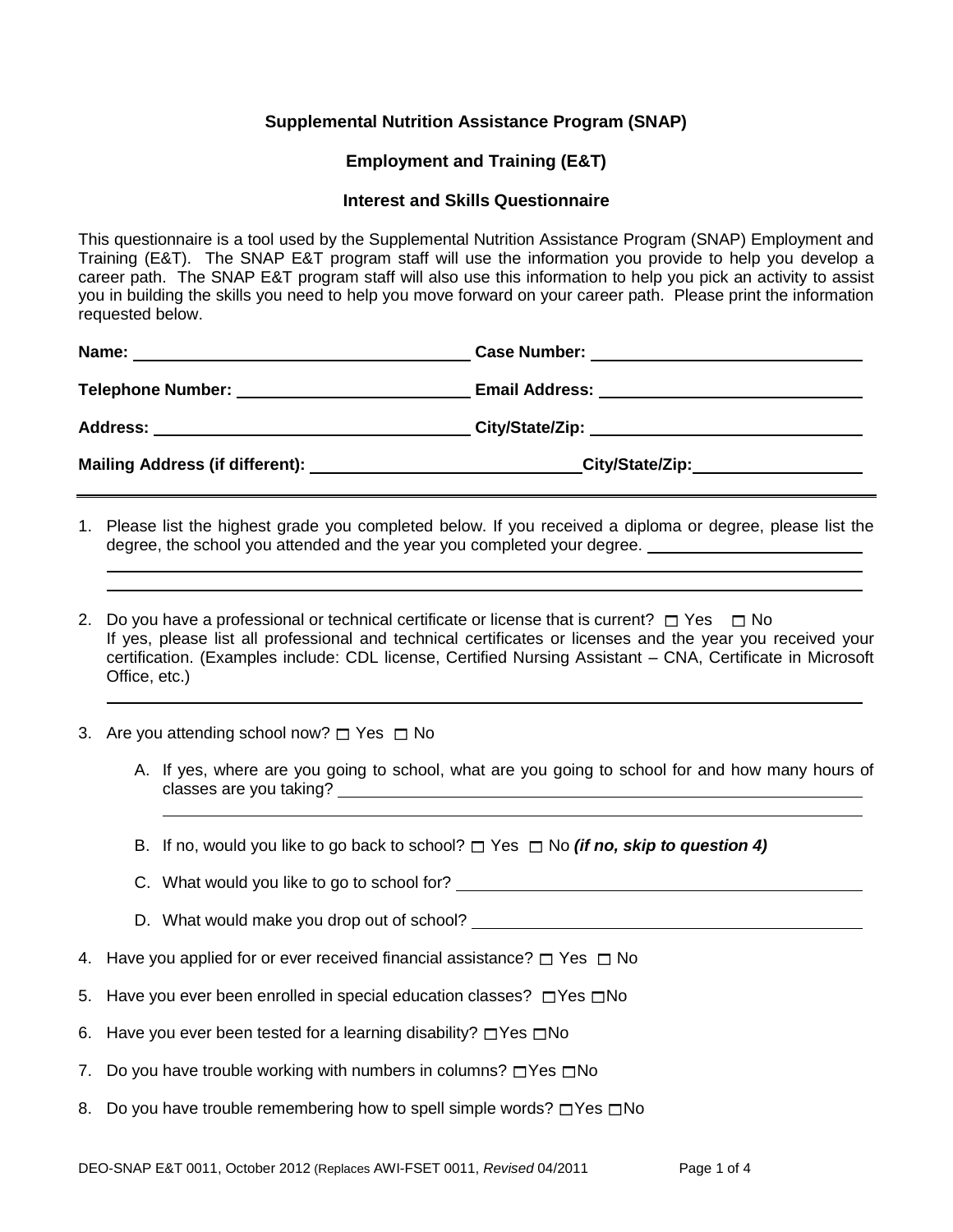- 9. Do you have trouble filling out forms?  $\Box$  Yes  $\Box$  No
- 10. Do you have trouble adding and subtracting small numbers in your head?  $\Box$  Yes  $\Box$  No
- 11. What language(s) do you speak?
- 12. Are you a Veteran?  $\Box$  Yes  $\Box$  No
	- A. If yes, what skills did you receive in your military training? \_\_\_\_\_\_\_\_\_\_\_\_\_\_
	- B. Are you the spouse or dependent of a military veteran?  $\Box$  Yes  $\Box$  No
- 13. Are you volunteering with a for-profit or not-for-profit employer in your community?  $\Box$  Yes  $\Box$  No If no, would you like to volunteer in your community?  $\Box$  Yes  $\Box$  No

14. What type of work would you like to do?

15. Are you currently looking for a job?  $\Box$  Yes  $\Box$  No

16. What type of job would you like to get in the next six months with your current skills?

17. Are you having difficulties finding work?  $\Box$  Yes  $\Box$  No

- 18. What do you think keeps you from getting or finding a job?
- 19. Are you re-entering the workforce after being a homemaker?  $\Box$  Yes  $\Box$  No
- 20. Did you lose your job because your skills were no longer in demand, your job went overseas, the business closed, or there was a layoff?  $\Box$  Yes  $\Box$  No
	- A. If yes, describe the work you were doing?
	- B. What city were you working in?
	- C. What was the business name/employer?
- 21. Please check all of your skills and abilities:

| type fast                      | can use the computer  | I can drive a truck or a<br>bus      | I have worked in a<br>warehouse          | I can answer multiple phone<br>lines |
|--------------------------------|-----------------------|--------------------------------------|------------------------------------------|--------------------------------------|
| have worked in<br>an office    | can file              | I can use a cash register            | I have worked in a<br>restaurant cooking | I have customer service<br>skills    |
| have worked in<br>construction | have worked with kids | I have worked in a<br>medical office | I have worked in a hotel.                | Other:                               |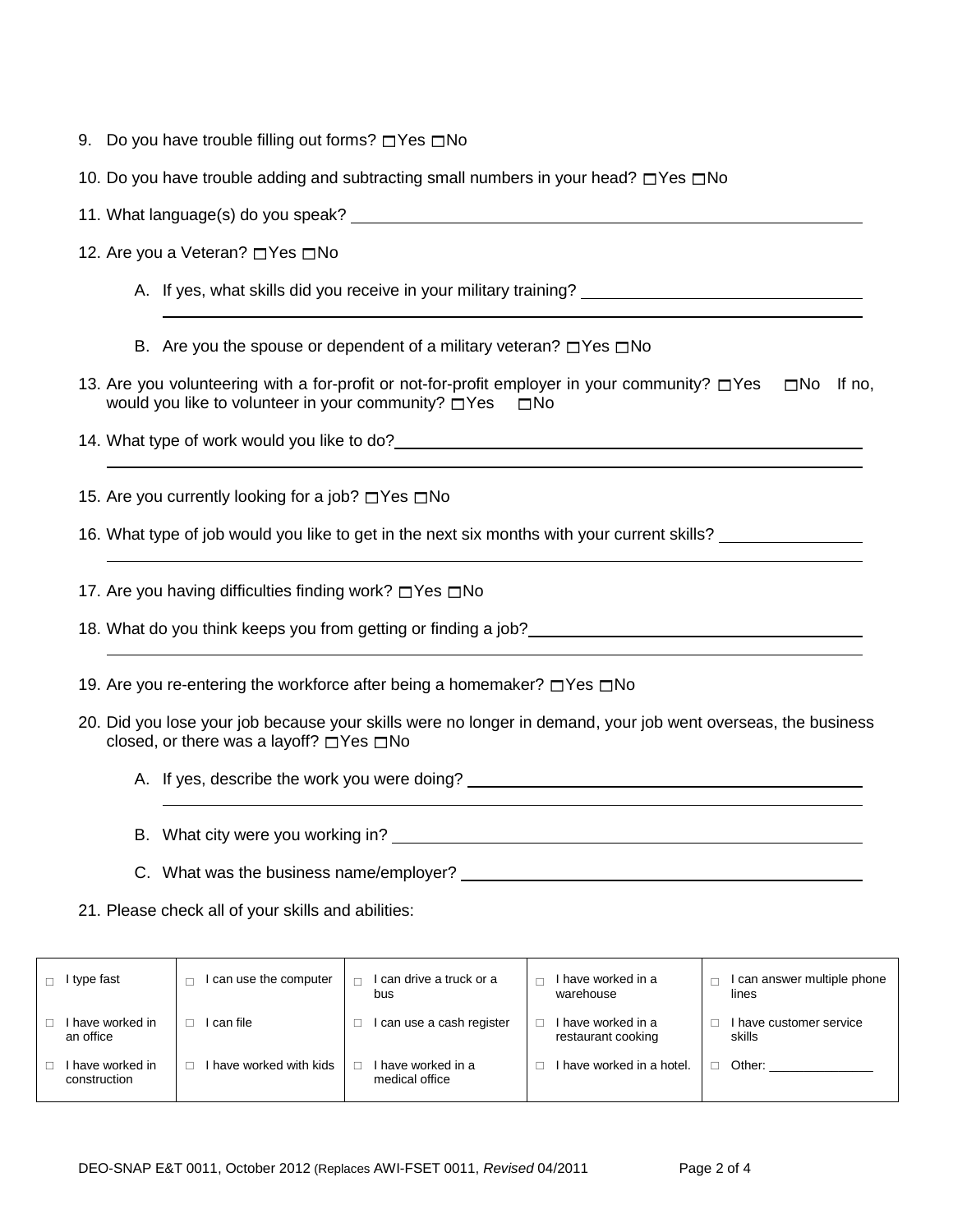## **Work History Summary (List Most Recent Employer First)**

|    | 1. Name of Employer example and the state of the state of the state of the state of the state of the state of the state of the state of the state of the state of the state of the state of the state of the state of the stat                                                            |                                                                                                      |            | Job Title ______________________________ |                                    |  |  |  |  |  |  |
|----|-------------------------------------------------------------------------------------------------------------------------------------------------------------------------------------------------------------------------------------------------------------------------------------------|------------------------------------------------------------------------------------------------------|------------|------------------------------------------|------------------------------------|--|--|--|--|--|--|
|    |                                                                                                                                                                                                                                                                                           |                                                                                                      |            |                                          |                                    |  |  |  |  |  |  |
|    | Beginning Salary _________ Ending Salary _________ □Hourly □ Weekly □ Other _______________                                                                                                                                                                                               |                                                                                                      |            |                                          |                                    |  |  |  |  |  |  |
|    |                                                                                                                                                                                                                                                                                           | What tasks did you perform at this job?                                                              |            |                                          |                                    |  |  |  |  |  |  |
|    |                                                                                                                                                                                                                                                                                           |                                                                                                      |            |                                          |                                    |  |  |  |  |  |  |
|    |                                                                                                                                                                                                                                                                                           |                                                                                                      |            |                                          |                                    |  |  |  |  |  |  |
|    |                                                                                                                                                                                                                                                                                           |                                                                                                      |            |                                          |                                    |  |  |  |  |  |  |
| 2. |                                                                                                                                                                                                                                                                                           |                                                                                                      |            |                                          |                                    |  |  |  |  |  |  |
|    |                                                                                                                                                                                                                                                                                           |                                                                                                      |            |                                          |                                    |  |  |  |  |  |  |
|    | Beginning Salary ________ Ending Salary ________ □Hourly □Weekly □ Other ____________                                                                                                                                                                                                     |                                                                                                      |            |                                          |                                    |  |  |  |  |  |  |
|    | What tasks did you perform at this job?                                                                                                                                                                                                                                                   |                                                                                                      |            |                                          |                                    |  |  |  |  |  |  |
|    |                                                                                                                                                                                                                                                                                           |                                                                                                      |            |                                          |                                    |  |  |  |  |  |  |
|    |                                                                                                                                                                                                                                                                                           |                                                                                                      |            |                                          |                                    |  |  |  |  |  |  |
|    |                                                                                                                                                                                                                                                                                           |                                                                                                      |            |                                          |                                    |  |  |  |  |  |  |
|    |                                                                                                                                                                                                                                                                                           |                                                                                                      |            |                                          |                                    |  |  |  |  |  |  |
| 3. |                                                                                                                                                                                                                                                                                           | If you are working, did you report your employment to the Department of Children and Families? □ Yes |            |                                          |                                    |  |  |  |  |  |  |
|    | $\square$ No                                                                                                                                                                                                                                                                              |                                                                                                      |            |                                          |                                    |  |  |  |  |  |  |
|    | <b>Personal Summary</b>                                                                                                                                                                                                                                                                   |                                                                                                      |            |                                          |                                    |  |  |  |  |  |  |
|    | 1. Do you have any medical, mental health or physical limitations that limit you in your work activity or                                                                                                                                                                                 |                                                                                                      |            |                                          |                                    |  |  |  |  |  |  |
|    | 2. Have any of the following issues ever caused a problem with you finding employment, keeping a job or<br>keeping you from going to school?                                                                                                                                              |                                                                                                      |            |                                          |                                    |  |  |  |  |  |  |
|    | <b>B.</b> Domestic Violence<br>A. Drugs                                                                                                                                                                                                                                                   | C. Depression                                                                                        | D. Alcohol |                                          | $E.$ Other: $\_\_\_\_\_\_\_\_\_\_$ |  |  |  |  |  |  |
|    | You can receive confidential services at any time. If you are a victim of domestic violence, you can disclose that you<br>are dealing with domestic violence at any time. If you do not feel safe, there is a confidential hotline you can call as<br>well. The number is 1-800-500-1119. |                                                                                                      |            |                                          |                                    |  |  |  |  |  |  |
|    | 3. Are you currently involved in a treatment center or program (please describe)?                                                                                                                                                                                                         |                                                                                                      |            |                                          |                                    |  |  |  |  |  |  |

4. Do you have a criminal record and/or criminal conviction?  $\Box$  Yes  $\Box$  No